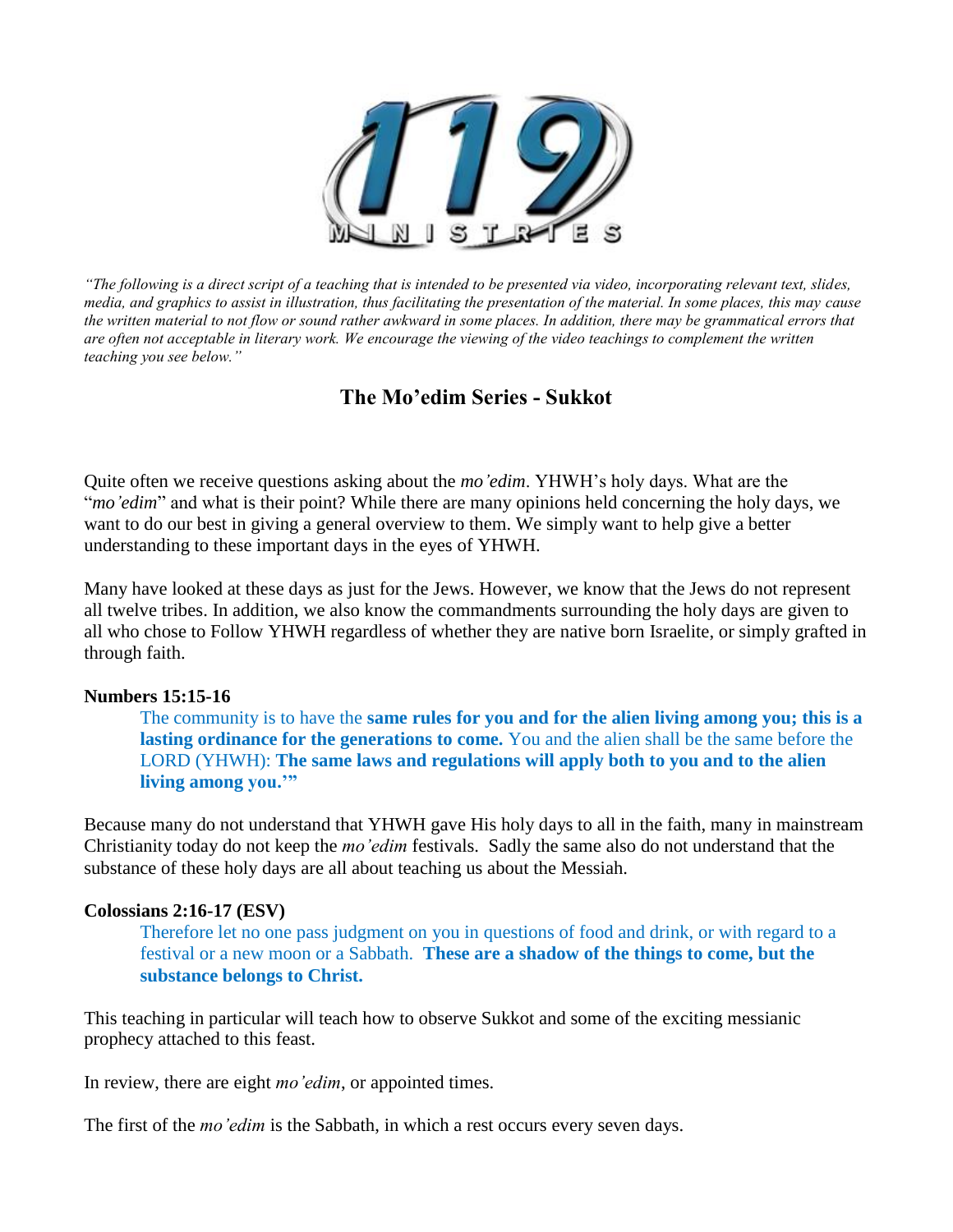The rest of the *mo'edim* are annual observations, which are:

- Passover
- Unleavened Bread
- First Fruits
- Shavuot (Pentecost)
- Yom Teruah (Trumpets)
- Yom Kippur (Atonement)
- And Sukkot (Tabernacles)

Three of these *mo'edim* are specifically called feasts, meaning they are *mo'edim* that involve feasting.

Those are:

- Unleavened Bread
- Shavuot
- And Sukkot

Sukkot, also called Tabernacles or the Feast of Booths, is the last and final annual feast and is the focus of this teaching.

# **Leviticus 23:33-43**

And the Lord (YHWH) spoke to Moses, saying, "Speak to the people of Israel, saying, On the fifteenth day of this seventh month and for seven days is the Feast of Booths to the Lord (YHWH). On the first day shall be a holy convocation; you shall not do any ordinary work. For seven days you shall present food offerings to the Lord (YHWH). On the eighth day you shall hold a holy convocation and present a food offering to the Lord (YHWH). It is a solemn assembly; you shall not do any ordinary work.

"These are the appointed feasts of the Lord (YHWH), which you shall proclaim as times of holy convocation, for presenting to the Lord (YHWH) food offerings, burnt offerings and grain offerings, sacrifices and drink offerings, each on its proper day, besides the Lord's (YHWH) Sabbaths and besides your gifts and besides all your vow offerings and besides all your freewill offerings, which you give to the Lord (YHWH).

"On the fifteenth day of the seventh month, when you have gathered in the produce of the land, you shall celebrate the feast of the Lord (YHWH) seven days. On the first day shall be a solemn rest, and on the eighth day shall be a solemn rest. And you shall take on the first day the fruit of splendid trees, branches of palm trees and boughs of leafy trees and willows of the brook, and you shall rejoice before the Lord (YHWH) your God seven days. You shall celebrate it as a feast to the Lord (YHWH) for seven days in the year. It is a statute forever throughout your generations; you shall celebrate it in the seventh month. You shall dwell in booths for seven days. All native Israelites shall dwell in booths, that your generations may know that I made the people of Israel dwell in booths when I brought them out of the land of Egypt: I am the Lord (YHWH) your God."

From this we learn that Sukkot begins on the 15<sup>th</sup> day of the 7<sup>th</sup> month of the Hebrew calendar. It lasts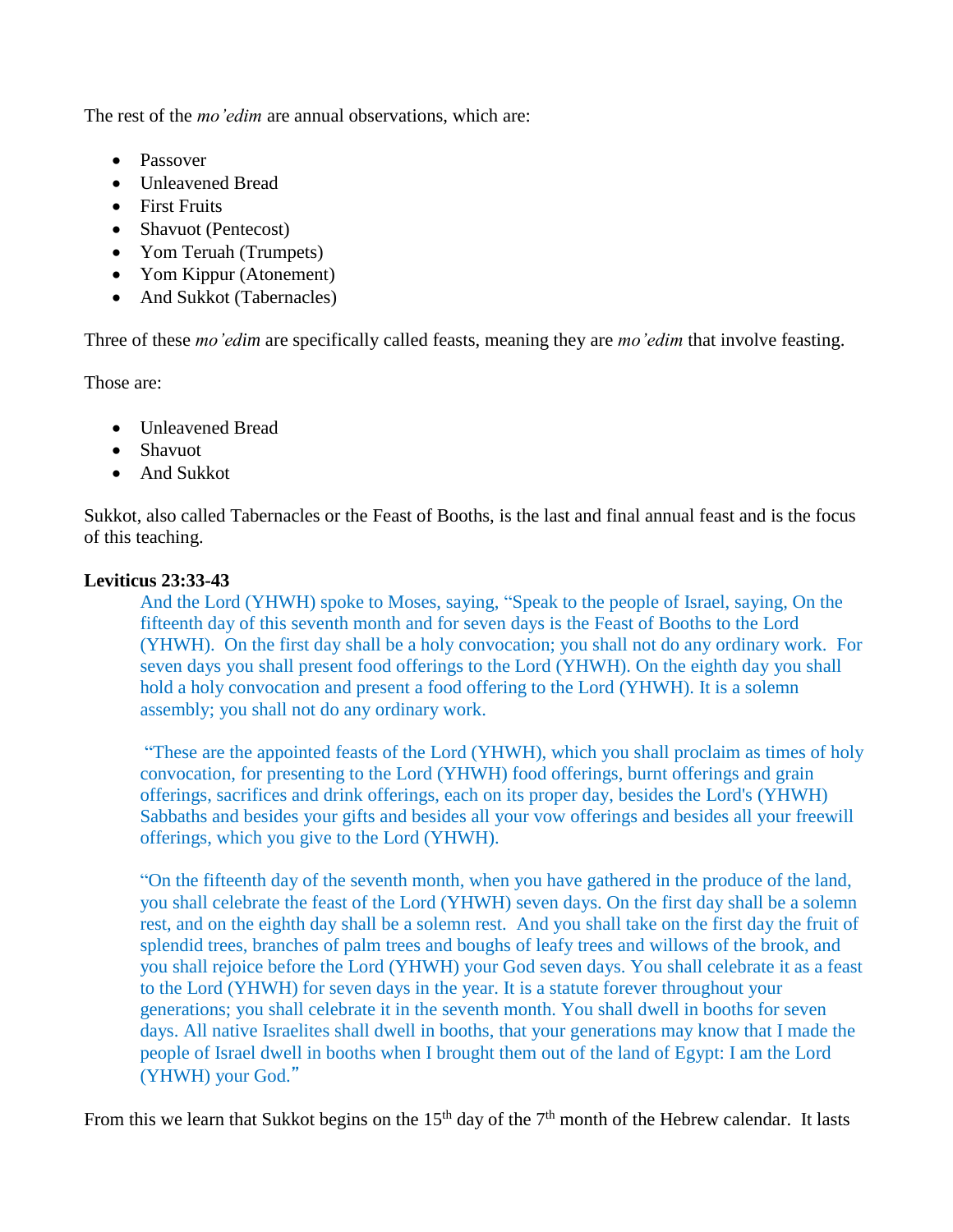for seven days and then there is a bonus day called the  $8<sup>th</sup>$  day. Both the 1<sup>st</sup> and  $8<sup>th</sup>$  day are considered rest days.

So this is the  $7<sup>th</sup>$  annual mo'edim, occurring for 7 days, in the  $7<sup>th</sup>$  month.

The extra 8<sup>th</sup> day is sometimes referred to at "*The Last Great Day*." This day is very interesting prophetically, and we will discuss that in the prophecy section of this teaching.

During the seven-day period all native Israelites are instructed to dwell in booths, or temporary dwellings.

Sometimes the mention of "*native born Israelites*" in Leviticus 23:42 confuses people, as if all of the other *mo'edim* are for everyone, except for Sukkot is only for native Israelites. Remember, in the faith, all are native Israelites. Many are grafted in and are treated just the same...even the grafted in are the same as native born before YHWH. For more on this, please see our teaching "*[Grafted In](http://119ministries.com/grafted-in)*."

## **Numbers 15:15-16**

The community is to have the same rules for you and for the alien living among you; this is a lasting ordinance for the generations to come. **You and the alien shall be the same before the LORD (YHWH):** The same laws and regulations will apply both to you and to the alien living among you.'"

If the mention of native born Israelites still compels you to believe that Sukkot might not be for all in the faith, we will mention one more point at the end of this teaching.

Also on the first day of this feast we are to "take the fruit of splendid trees, branches of palm trees and boughs of leafy trees and willows of the brook, and you shall rejoice before the Lord (YHWH) your God seven days."

Many times these items are attached to a sukkah, which is the singular form of the Hebrew word Sukkot.

In observation of the feast, not everyone lives in a sukkah for seven days.

A Sukkah typically has no roof or shielding from cold weather or rain. While a sukkah works well for a dry and warm climate like Jerusalem, many utilize tents or other temporary dwellings during this time outside of Jerusalem.

Deuteronomy's account of Sukkot specifically mentions that we should rejoice, or be joyful during this time. YHWH is literally commanding us to be joyful!

#### **Deuteronomy 16:13-17**

"You shall keep the Feast of Booths seven days, when you have gathered in the produce from your threshing floor and your winepress. **You shall rejoice in your feast**, you and your son and your daughter, your male servant and your female servant, the Levite, the sojourner, the fatherless, and the widow who are within your towns. For seven days you shall keep the feast to the Lord (YHWH) your God **at the place that the Lord (YHWH) will choose,** because the Lord (YHWH) your God will bless you in all your produce and in all the work of your hands, so that you will be altogether joyful.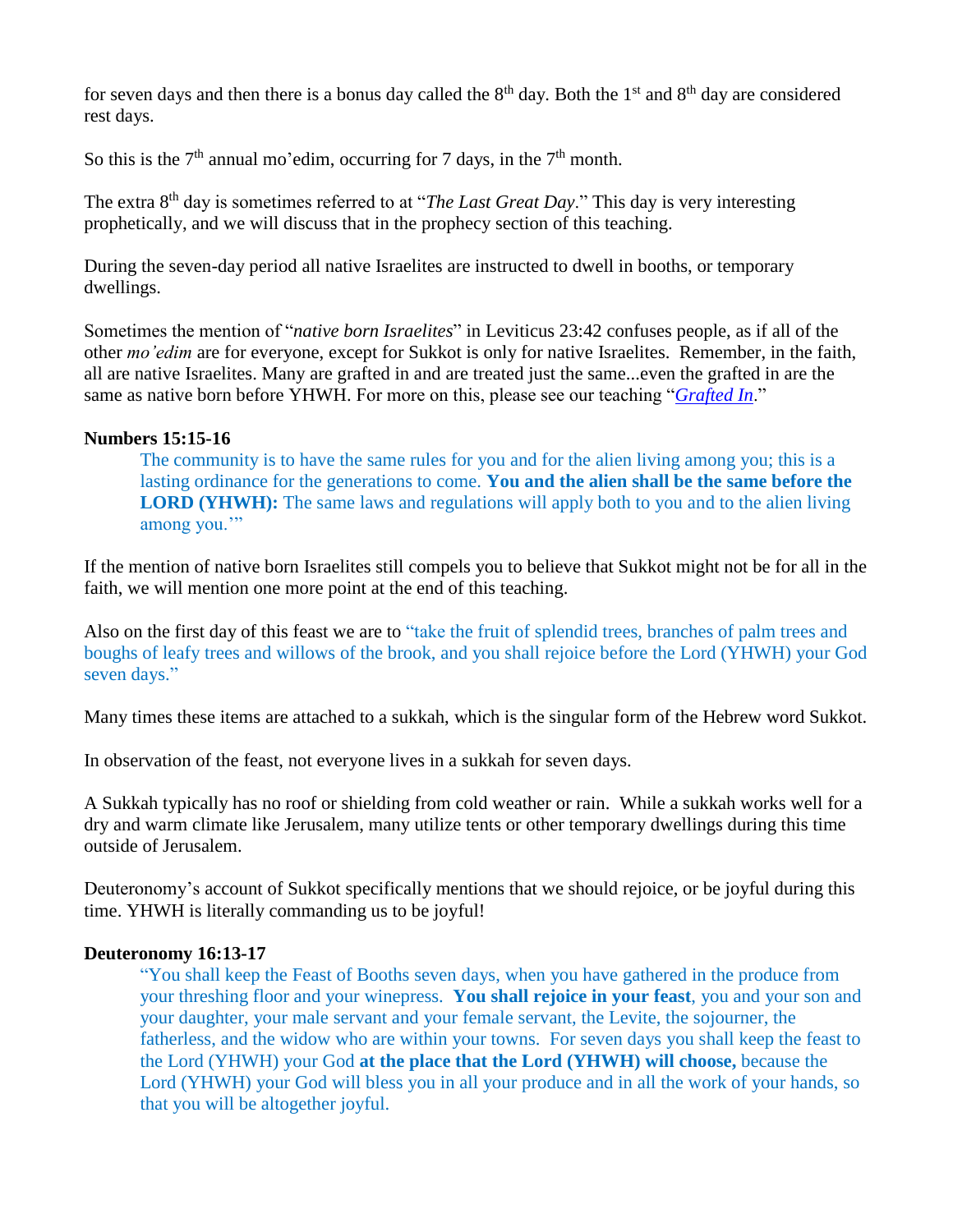**"Three times a year all your males shall appear before the Lord (YHWH) your God at the place that he will choose:** at the Feast of Unleavened Bread, at the Feast of Weeks (Shavuot), and at the Feast of Booths (Sukkot). They shall not appear before the Lord empty-handed. Every man shall give as he is able, according to the blessing of the Lord (YHWH) your God that he has given you.

You may have also noticed that this feast, like the other two feasts, are to occur in Jerusalem, and involve the temple...which is the place that YHWH put His name.

Of course, there exists no temple today, so we cannot come before YHWH with gifts. As a result, many memorialize this feast by doing it the best they are able absent being able to go before YHWH at the temple.

And of course, finally, this feast is about feasting! ...Eight days of eating in fact. At this time in Jerusalem, the harvest was coming to a close. This feast is an agricultural feast, taking advantage of all of the food YHWH has blessed us with during the harvest. This also has a prophetic significance that we will discuss later in the teaching.

Sukkot is often the favorite of all of the feasts. It is a time of focused fellowship with YHWH and all those in the faith, celebrating with worship, food, and all sorts of traditions.

Sometimes Sukkot is observed in the backyard. Other times hundreds of families may Sukkot together for one large amazing event. However you do it, it always proves to be a blessed and joyful time.

## **The Meaning of Sukkot and Prophecy**

The first time Sukkoth is mentioned in Scripture is found in Genesis. **Genesis 33:17** 

> But Jacob journeyed to **Succoth**, and **built himself a house** and **made booths for his livestock**. Therefore the name of the place is called **Succoth**.

After bowing 7 times in verse 3, and leaving Esau behind in verse 17, Jacob arrives to a place he names Sukkot.

The mention of a "seven" is connected with Sukkot.

One of the things that YHWH mentions as the purpose of Sukkot is to remind us when Israel dwelt in booths after coming out of Egypt.

#### **Leviticus 23:42-43**

You shall dwell in booths for seven days. All native Israelites shall dwell in booths, **that your generations may know that I made the people of Israel dwell in booths when I brought them out of the land of Egypt:** I am the Lord (YHWH) your God."

Which is interesting because the first place they stop is at Sukkot:

## **Exodus 12:37**

And the people of Israel journeyed from Rameses to Succoth, about six hundred thousand men on foot, besides women and children.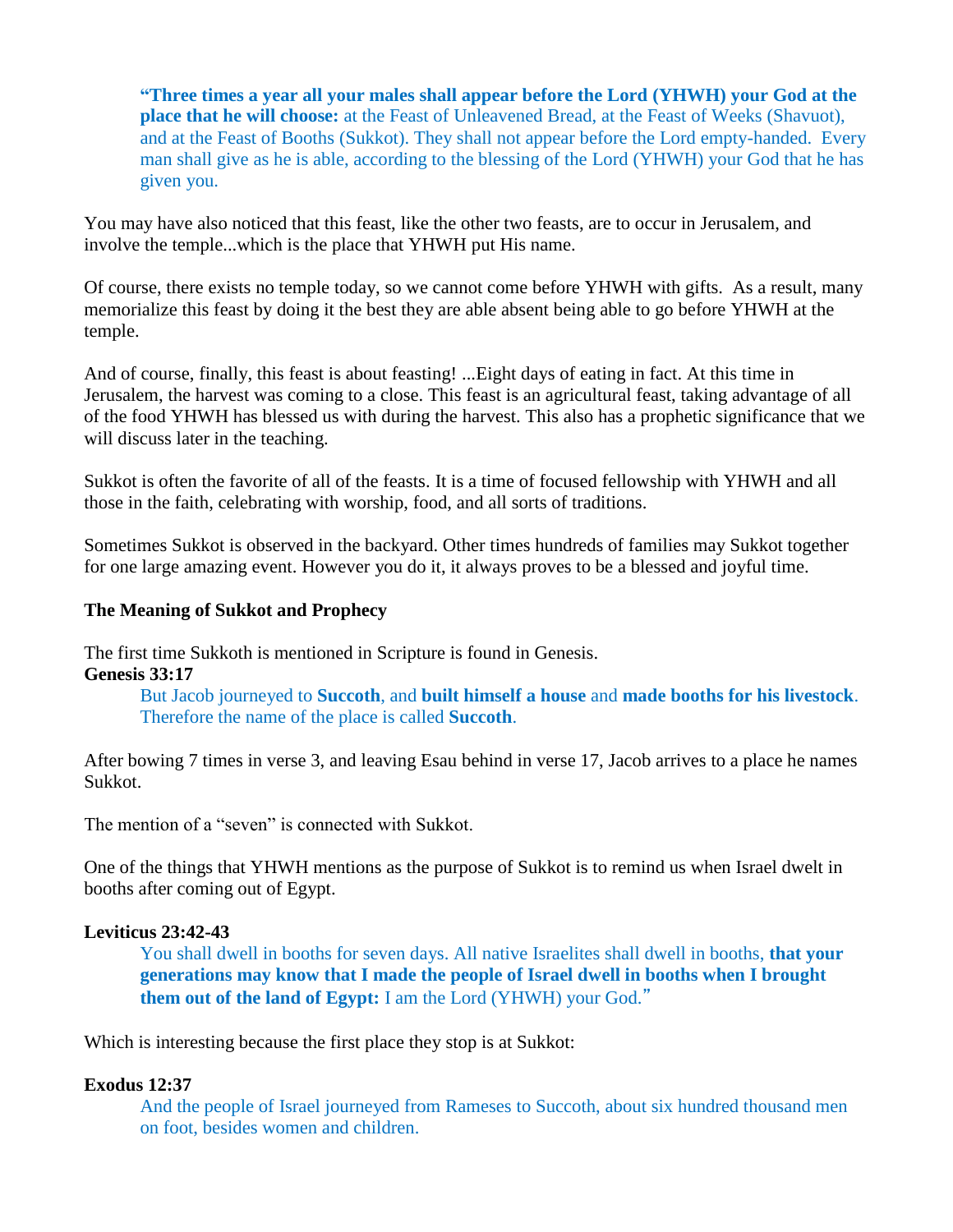So when we dwell in booths for Sukkot, we are to be reminded of the wilderness, when YHWH took His people out of Egypt and brought them into temporary dwellings in the wilderness.

Sukkot is mentioned by our Messiah Yeshua as well.

## **John 7:37-38**

**On the last day of the feast, the great day (meaning the 8th day)**, Jesus (Yeshua) stood up and cried out, "**If anyone thirsts, let him come to me and drink.** Whoever believes in me, as the Scripture has said, 'Out of his heart will flow **rivers of living water**.'"

Yeshua may have been giving more understanding of Isaiah 55.

## **Isaiah 55:1-2**

"**Come, everyone who thirsts, come to the waters;** and he who has no money, come, buy and eat! Come, buy wine and milk without money and without price.

But here is what is rather interesting, specifically on the eighth day, Yeshua mentions "*living waters*."

This commands attention to the New Jerusalem.

#### **Zechariah 14:7-8**

And there shall be a unique day, which is known to the Lord, neither day nor night, but at evening time there shall be light. **On that day living waters shall flow out from Jerusalem**, half of them to the eastern sea and half of them to the western sea. It shall continue in summer as in winter.

In the context of the New Jerusalem, we also read:

### **Revelation 22:1-2**

Then the angel showed me the **river of the water of life**, bright as crystal, flowing from the throne of God and of the Lamb through the middle of the street of the city; also, on either side of the river, the tree of life with its twelve kinds of fruit, yielding its fruit each month. The leaves of the tree were for the healing of the nations. No longer will there be anything accursed, but the throne of God and of the Lamb will be in it, and his servants will worship him. They will see his face, and his name will be on their foreheads. And night will be no more. They will need no light of lamp or sun, for the Lord God will be their light, and they will reign forever and ever.

Most believe the New Jerusalem will arrive after Yeshua reigns for 1,000 years. Following the story of creation, there are 6 days, and the  $7<sup>th</sup>$  day is a rest. There is a Biblical principle that uses the days of creation, each day as 1,000 years. Meaning that there will be 6,000 years of man, and then on the  $7<sup>th</sup>$ day, Yeshua arrives and we rest and reign with him for 1,000 years, or one day, specifically the Sabbath day. After the  $7<sup>th</sup>$  day, technically the  $8<sup>th</sup>$  day, the New Jerusalem will arrive. For more on this, we would recommend the teaching *[The Fourth and Seventh Day](http://119ministries.com/brithadasha2a)*, and *[Hebrews 4: In His Rest Now or Later](http://119ministries.com/hebrews4)*.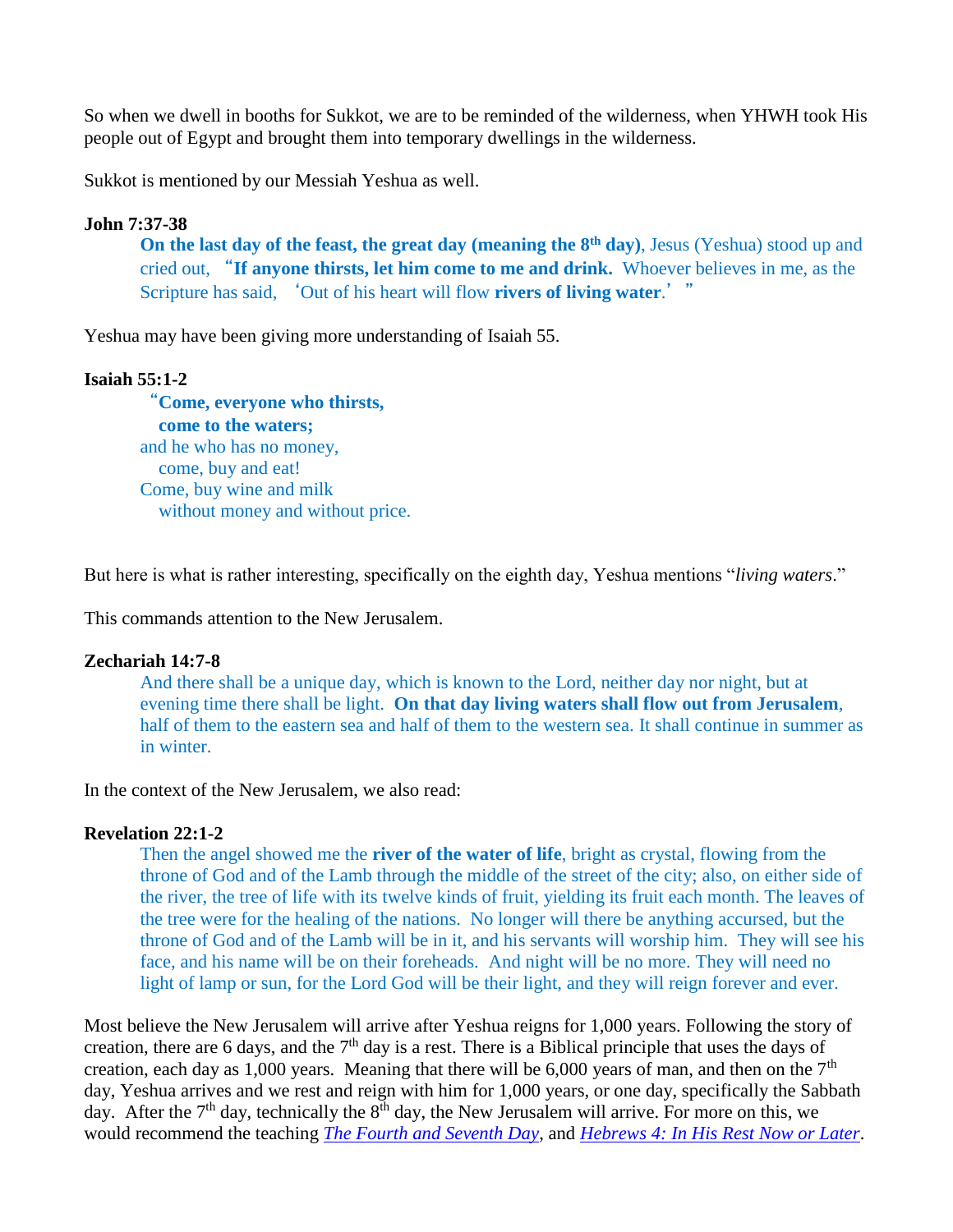Meaning this, it was not likely an accident that Yeshua mentioned the "living waters" on the  $8<sup>th</sup>$  day of Sukkot, as we are presented with the "living waters" from the New Jerusalem on the 8<sup>th</sup> day.

This is why the feast of Sukkot groups the seven days together, and then mentions another, 8<sup>th</sup> day.

In addition, the New Jerusalem arrives after the old Earth and old Heaven pass away and we are presented with a New Heaven and a New Earth. Thus, Sukkot also reminds us that this life and this Earth is temporary.

### **2 Corinthians 5:1**

For we know that if the tent that is our earthly home is destroyed, we have a building from God, a house not made with hands, eternal in the heavens.

It should also be noted that all harvests will have occurred by then...the barley harvest, the wheat harvest, and the grape harvest. That is the purpose of Sukkot, to feast on the completed harvest.

There is a prophetic implication to consider here as well.

Yeshua was referred to as the firstfruits of the harvest, which is the barley harvest.

#### **1 Corinthians 15:20**

But in fact Christ has been raised from the dead, the firstfruits of those who have fallen asleep.

There is also the wheat harvest:

#### **Mathew 13:24-30**

He (Yeshua) put another parable before them, saying, "The kingdom of heaven may be compared to a man who sowed good seed in his field, but while his men were sleeping, his enemy came and sowed weeds **among the wheat** and went away. So when the plants came up and bore grain, then the weeds appeared also. And the servants of the master of the house came and said to him, 'Master, did you not sow good seed in your field? How then does it have weeds?' He said to them, 'An enemy has done this.' So the servants said to him, 'Then do you want us to go and gather them?' But he said, 'No, lest in gathering the weeds you root up the wheat along with them. Let both grow together until the harvest, and at harvest time I will tell the reapers, "Gather the weeds first and bind them in bundles to be burned, but gather the wheat into my barn.""

#### **Mathew 13:36-43**

Then he left the crowds and went into the house. And his disciples came to him, saying, "Explain to us the parable of the weeds of the field." He answered, "The one who sows the good seed is the Son of Man. The field is the world, and the good seed is the sons of the kingdom. The weeds are the sons of the evil one, and the enemy who sowed them is the devil. The harvest is the end of the age, and the reapers are angels. Just as the weeds are gathered and burned with fire, so will it be at the end of the age. The Son of Man will send his angels, and they will gather out of his kingdom all causes of sin and all law-breakers, and throw them into the fiery furnace. In that place there will be weeping and gnashing of teeth. Then the righteous will shine like the sun in the kingdom of their Father. He who has ears, let him hear.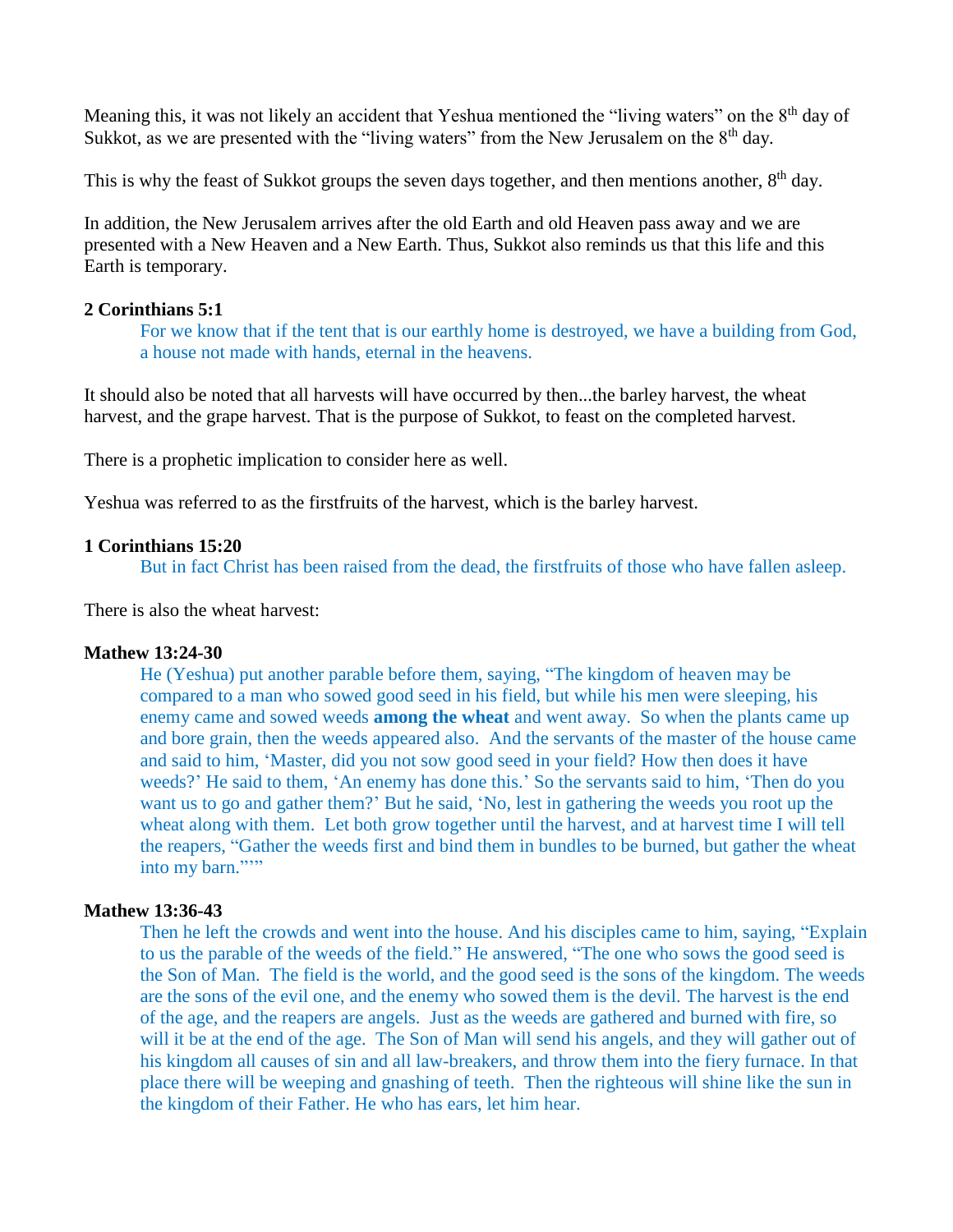The grape harvest are the rebellious:

#### **Revelation 14:17-20**

Then another angel came out of the temple in heaven, and he too had a sharp sickle. And another angel came out from the altar, the angel who has authority over the fire, and he called with a loud voice to the one who had the sharp sickle, "Put in your sickle and gather the clusters" from the vine of the earth, for **its grapes are ripe**." So the angel swung his sickle across the earth and gathered the **grape harvest of the earth** and threw it into the **great winepress of the wrath of God**. And the **winepress** was trodden outside the city, and blood flowed from the winepress, as high as a horse's bridle, for 1,600 stadia

Sukkot follows the completion of all harvests, and is also a feast of the harvests. Often it is proposed that Sukkot will be the timing of the Wedding Supper of the Lamb

#### **Revelation 19:6-10**

Then I heard what seemed to be the voice of a great multitude, like the roar of many waters and like the sound of mighty peals of thunder, crying out,

"Hallelujah! For the Lord our God the Almighty reigns. Let us rejoice and exult and give him the glory, **for the marriage of the Lamb has come,** and his Bride has made herself ready; it was granted her to clothe herself with fine linen, bright and pure" for the fine linen is the righteous deeds of the saints.

And the angel said to me, "Write this: **Blessed are those who are invited to the marriage supper of the Lamb."** And he said to me, "These are the true words of God."

So the reason that the marriage supper of the lamb is speculated to be at Sukkot is because all of the harvests have been completed and it is also found as the last and final feast.

Another interesting connection is found in the timeline of the first temple dedication. The temple was dedicated on the 8<sup>th</sup> day of Sukkot.

## **2 Chronicles: 8-10**

"So Solomon observed the feast at that time for seven days, and all Israel with him, a very great assembly who came from the entrance of Hamath to the brook of Egypt. **On the eighth day they held a solemn assembly, for the dedication of the altar** they observed seven days and the feast seven days. Then on the twenty-third day of the seventh month he sent the people to their tents, rejoicing and happy of heart because of the goodness that the Lord had shown to David and to Solomon and to His people Israel."

Likewise, this appears similar to the New Jerusalem in which the temple is the *Lord God the Almighty and the Lamb.*